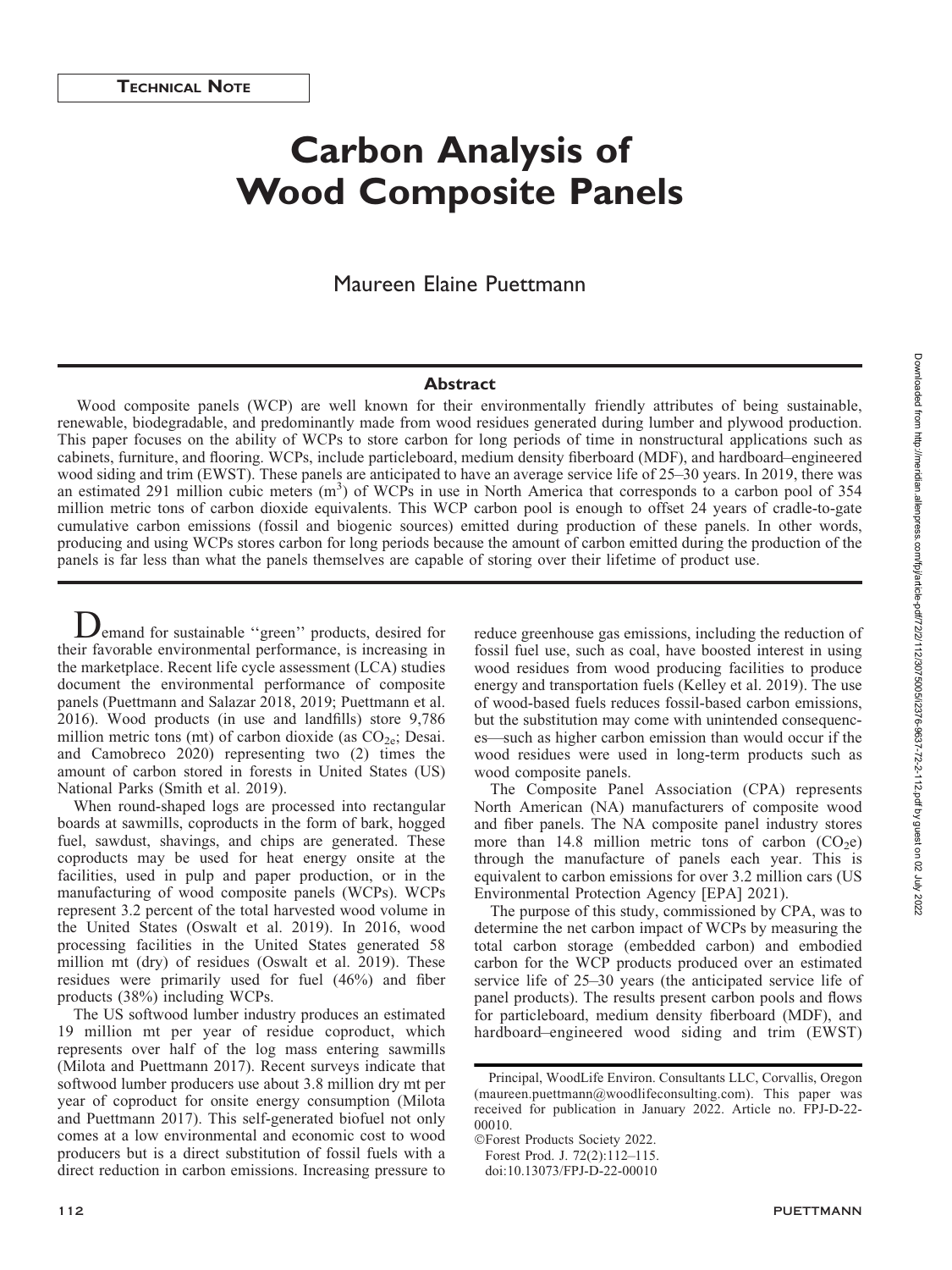manufacturing facilities located in North America (Mexico not included) for the production years 1996–2019.

## Methods and Materials

The principal raw material used in manufacturing WCPs is residual fiber sourced from forests, sawmills, and other wood processing and agricultural operations that would otherwise be discarded or used for energy. Over 90 percent of all WCP feedstocks are sourced from sustainably managed forest where carbon removals do not exceed carbon stored in the wood. We used carbon flows that are based on WCP production shipment volumes and carbon pools based on the cumulative carbon stored during the life span of the WCP containing-product. With an estimated life span of 25–30 years, we used a conservative 24-year life span for this study.

## Carbon flows

Data used for calculation of carbon flows and carbon pools was obtained from CPA WCP shipments for years 1996–2019 (CPA 2017, 2019). Carbon flows are based on the mass of panel shipments (Eq. 1).

Carbon flow (mt CO<sub>2</sub>) = panel production (mt)  $\times \frac{50}{100}$  $\frac{50}{100} \times \frac{44}{12}$ 12  $(1)$ 

where

Panel production  $=$  oven dry mass (wood component only),  $mt = metric$  tons,

Estimated wood carbon content of panel  $= 50$  percent, Molecular weight of  $CO<sub>2</sub> = 44/12$ .

Carbon pools are the cumulative carbon from current and previous year shipments (Eqs. 2 and 3). Carbon pools begin with production year 1 and are calculated based on Equation 2. The assumptions are that there are no removals from the pool and pools are based on actual shipments of composite panels.

Year *t* carbon pool: 
$$
X_t = X_{t-1} +
$$
 carbon flow<sub>t</sub> (2)

where

 $X =$  carbon pool (CO<sub>2</sub>),  $t =$ year,

Carbon flow = Equation 1 (carbon as  $CO<sub>2</sub>$  in current year production).

Cumulative carbon pool (mt  $CO<sub>2</sub>$ )  $=$  carbon flow<sub>yr1</sub> + carbon flow<sub>yr2</sub> ... + carbon flow<sub>yrx</sub>

#### $(3)$

## Carbon emissions

The Underwriters Laboratories (UL) Product Category Rule (PCR) for North American Wood Products (UL 2018, 2019) specifies the Tool for Reduction and Assessment of Chemicals and Other Environmental Impacts (TRACI) as the default life cycle impact assessment (LCIA) method for quantifying the global warming potential (GWP; Bare 2012). The TRACI method does not account for removals or emissions of biogenic  $CO<sub>2</sub>$ . The reporting for GWP and biogenic carbon  $(CO<sub>2 BIO</sub>)$  are as follows:

- $\bullet$  CO<sub>2e TRACI</sub> includes greenhouse gases (GHG) emissions from the combustion of fossil resources, and GHG emissions other than  $CO<sub>2</sub>$  from the combustion of biogenic resources.
- $\bullet$  CO<sub>2</sub> <sub>BIO</sub> includes only carbon dioxide emissions emitted from the combustion of biomass (wood).

#### Biogenic carbon

Biogenic carbon is the carbon derived from biomass. Trees absorb  $CO<sub>2</sub>$  through the process of photosynthesis, incorporating it into plant tissue as carbon. This biogenic carbon is emitted as  $CO<sub>2 BIO</sub>$  and biogenic methane when trees or biomass are combusted or decay. During the production of wood products, biogenic carbon is emitted if wood biomass is combusted for energy during manufacturing or if forest residues are burned after a harvest. Biogenic carbon is stored in WCP as a negative emission when it enters the product life cycle. At the end of the wood product's life, biogenic carbon emissions can be released partially or all back into the atmosphere depending upon the end of life of treatment. Biogenic carbon emissions results were generated in SimaPro v. 9.1. (Pré Consultants 2020) and obtained from the life cycle inventory output.

### Embodied carbon

Embodied carbon is the sum of the cradle-to-gate upfront carbon emissions, which includes resource extraction, material transportation, and product manufacturing and does not include the carbon stored in WCPs or changes in soil carbon pools. Embodied carbon is reported as GWP measured in carbon dioxide equivalents  $(CO_{2e})$ . We present carbon emissions from both biogenic sources  $(CO<sub>2 BIO</sub>)$  and fossil sources  $(CO_{2e \text{ TRACI}})$ .

Both biogenic and fossil-based carbon emissions are released as a result of combustion of biomass or fossil-based fuels used during the cradle-to-gate production of WCPs. Wood composite panels producers use wood residue or waste for heat energy to operate onsite dryers and boilers. The onsite use of biomass for energy represents 23, 29, and 56 percent of the total energy consumed for particleboard, MDF, and hardboard–EWST manufacturing, respectively (Puettmann and Salazar 2018, 2019; Puettmann et al. 2016; Table 1). Natural gas is the most commonly used fossil fuel for heat energy (drying and pressing) at WCP facilities in NA.

For this paper, previous particleboard and MDF life cycle inventory (LCI) models were updated with new consumption data of fuels, electricity, and ancillary materials. For hardboard–EWST no new data were collected, and only new electricity and fuel processes were updated. Production volumes of WCP were obtained using 24 years of shipment volumes from production years 1996–2019 (CPA 2017,

Table 1.—Biomass fuel use reported for composite wood panels.<sup>a</sup>

|                                     | Particleboard<br>(%) | MDF<br>(%) | Hardboard-<br><b>EWST</b><br>$\frac{6}{2}$ |
|-------------------------------------|----------------------|------------|--------------------------------------------|
| Cradle-to-gate                      | 23                   | 29         | 56                                         |
| Facility use (gate-to-gate, onsite) | 20                   | 30         | 56                                         |

 $a$  MDF = medium density fiberboard; EWST = engineered wood siding and trim.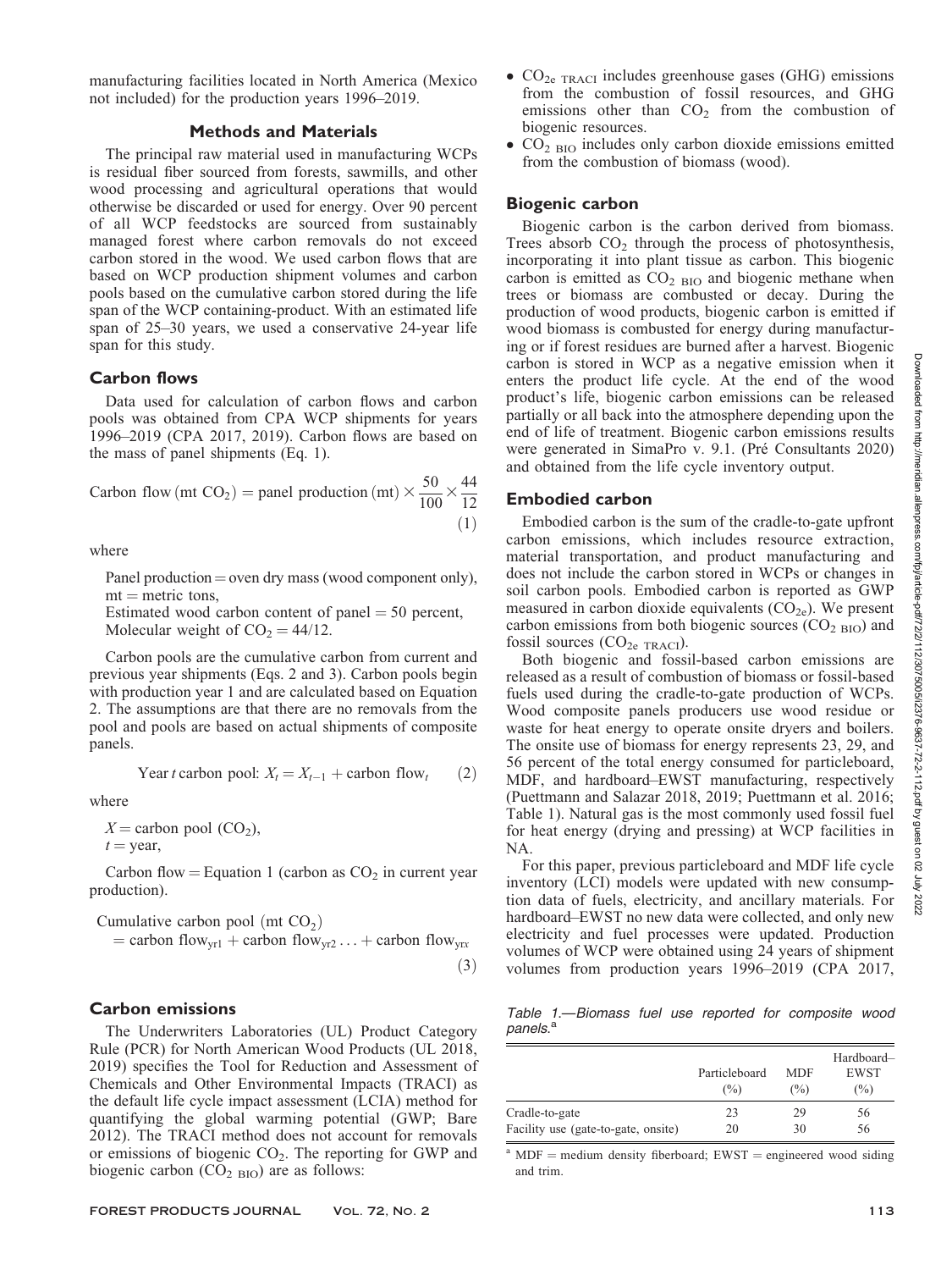2019). All LCA modeling was constructed in SimaPro. New GWP values and biogenic carbon emissions were calculated and applied to annual WCP production flows to obtain a carbon flow profile over 24 years. Excluded from the study were the fluxes in carbon pools from removals and decay.

#### **Results**

For particleboard, the updated NA GWP per cubic meter  $(m<sup>3</sup>)$  value is 0.351 metric ton (mt) CO<sub>2e TRACI</sub> and 0.639 mt  $CO_{2e \, TRACT}$  for MDF. For hardboard–EWST the  $CO_{2e \, TRACT}$ is  $0.680$  mt  $CO<sub>2</sub>e/m<sup>3</sup>$ . In 2019, there was an estimated cumulative 291 million  $m<sup>3</sup>$  of WCP (particleboard, MDF, and hardboard–EWST) in use in NA that represents a cumulative carbon pool (24 yr) of 354 million mt of  $CO<sub>2</sub>$ where the total carbon emissions from manufacturing (cradle-to-gate) is 224 million mt  $CO<sub>2e</sub>$  (Table 2). The panel cumulative carbon pool is enough to more than offset 24 years of all the  $CO_2$  emissions ( $CO_2$  <sub>BIO</sub> and  $CO_{2e \text{ TRACI}}$ ) from producing particleboard, MDF, and hardboard–EWST cradle-to-gate (Table 2). More carbon is stored in WCP than is released from cradle-to-gate.

Figure 1 shows carbon emissions as  $CO<sub>2e</sub> TRACI$  (orange bars) and biogenic  $CO<sub>2 BIO</sub>$  (blue bars), embedded carbon (stored) as  $CO<sub>2</sub>$  based on total shipments for a given year (light green bars), and net GWP (embedded carbon minus emissions  $[CO<sub>2e TRACT</sub>$  and  $CO<sub>2 BIO</sub>]$  shown in dark green bars). For particleboard and MDF, more carbon is stored in the product than is released from all cradle-to-gate emissions, while for hardboard–EWST the carbon storage is not enough to offset the carbon emissions from cradle-togate. As a collective, the carbon pools of all WCPs are enough to offset the carbon emissions for all three panel types. Following the reporting requirements of the PCR, all panel products would store more carbon then was released during production (Table 3). This assumes that biogenic  $CO<sub>2</sub>$  emissions from combustion do not exceed the  $CO<sub>2</sub>$ uptake during tree growth (assuming no land-use change), leaving the balance of the biogenic carbon as carbon stored in the wood product for its lifetime.

Production of WCPs from cradle-to-gate releases more fossil carbon (CO<sub>2e TRACI</sub>) than biogenic carbon (CO<sub>2 BIO</sub>). This is driven by regional electricity grids, resins, transportation fuels, and heat energy from natural gas. Particleboard and MDF facilities use more fossil-based fuels for heat energy generation onsite because the majority of the wood fiber at WCP facilities is incorporated into panels.

Table 2.—Cumulative carbon pools and carbon emissions from production of composite wood panels (particleboard, MDF, and hardboard-EWST) produced in North American between 1996 and 2019.<sup>a</sup>

|                                                                  | Unit                    | Total amount | Particleboard | <b>MDF</b> | $EWST^b$   |
|------------------------------------------------------------------|-------------------------|--------------|---------------|------------|------------|
| Cumulative panels in use past 24 yr                              | m                       | 291,175,329  | 187,823,560   | 91,762,900 | 11,588,869 |
| Carbon pool in cumulative panels                                 | $CO2 1,000$ metric tons | 353,866      | 220,163       | 118,235    | 15,469     |
| Carbon emission (GWP) from producing                             | $CO2 1,000$ metric tons | 224.526      | 106,695       | 91.261     | 24,569     |
| cumulative panels $(CO_{2 \text{ BIO}} + CO_{2e \text{ TRACI}})$ |                         |              |               |            |            |

<sup>a</sup> MDF = medium density fiberboard; EWST = engineered wood siding and trim; GWP = global warming potential. b Hardboard–EWST production 2005–2019.



Figure 1.—Carbon emissions for  $CO_{2e}$  TRACI and  $CO_{2 BIO}$ , embedded carbon (flow), and net  $CO_2$  expressed in kg of  $CO_2$  for particleboard, medium density fiberboard (MDF), and hardboard–engineered siding and trim (EWST) based on 2019 North American shipments only.